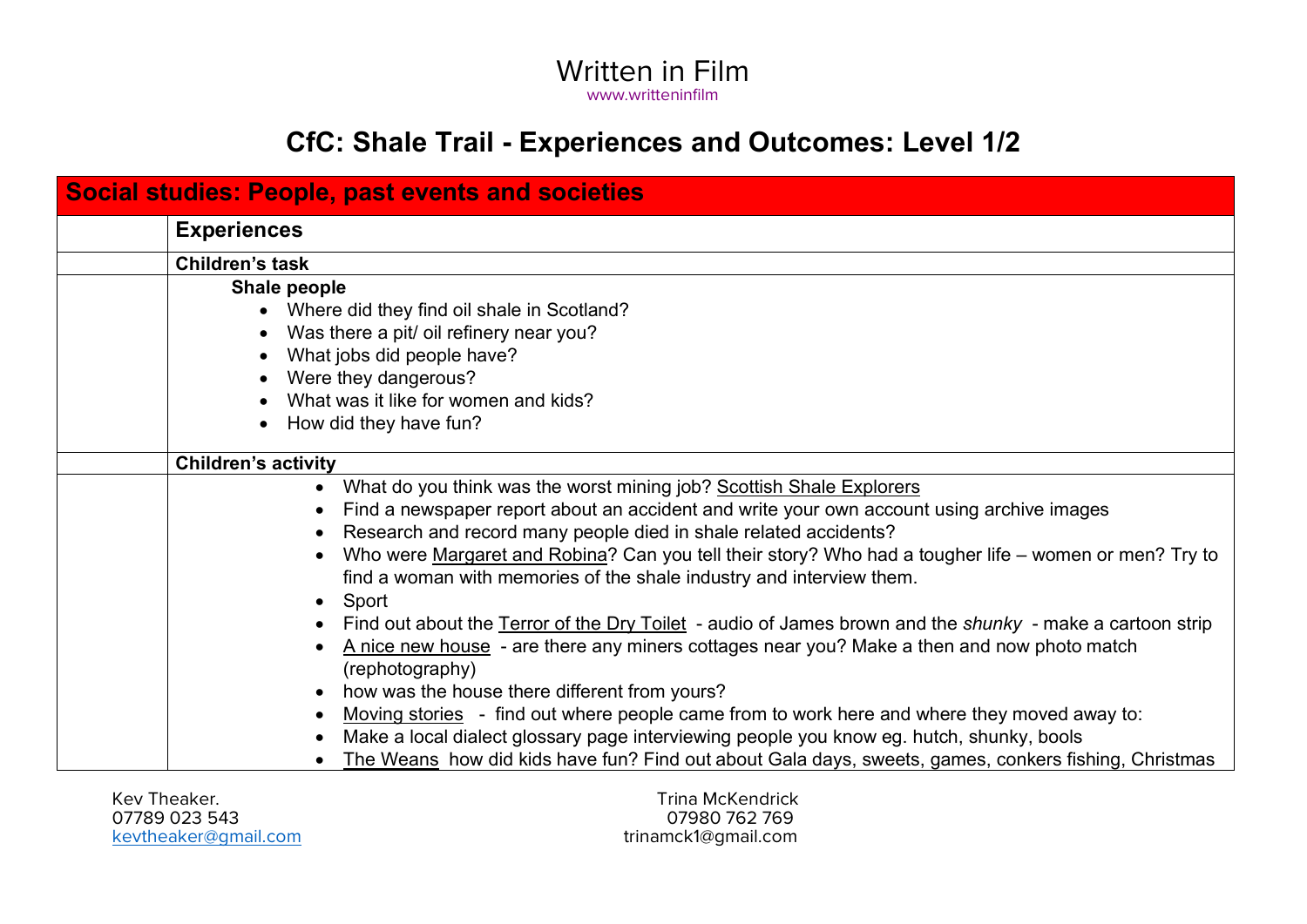|                  | Slums and ghost towns                                                                                                                                             |
|------------------|-------------------------------------------------------------------------------------------------------------------------------------------------------------------|
|                  | Sports: football, horse racing, bowls, tennis                                                                                                                     |
|                  | AVHT museum - compare a school day.                                                                                                                               |
|                  | <b>Outcomes</b>                                                                                                                                                   |
|                  |                                                                                                                                                                   |
| <b>SOC 1-01a</b> | By exploring places, investigating artefacts and locating them in time, I have developed an awareness of the ways we remember and preserve<br>Scotland's history. |
| <b>SOC 1-02a</b> | By exploring places, investigating artefacts and locating them in time, I have developed an awareness of the ways we remember and preserve<br>Scotland's history. |
| <b>SOC 1-03a</b> | I can use evidence to recreate the story of a place or individual of local historical interest.                                                                   |
| <b>SOC 1-04a</b> | I can compare aspects of people's daily lives in the past with my own by using historical evidence or the experience of recreating an historical setting.         |
| <b>SOC 2-01a</b> | I can use primary and secondary sources selectively to research events in the past.                                                                               |
| <b>SOC 2-04a</b> | I can compare and contrast a society in the past with my own and contribute to a discussion of the similarities and differences.                                  |
| <b>SOC 2-06a</b> | I can discuss why people and events from a particular time in the past were important, placing them within a historical sequence.                                 |
|                  |                                                                                                                                                                   |
|                  |                                                                                                                                                                   |
|                  |                                                                                                                                                                   |
|                  |                                                                                                                                                                   |
|                  |                                                                                                                                                                   |
|                  | <b>Social Studies: People, place and environment</b>                                                                                                              |
|                  | <b>Experiences</b>                                                                                                                                                |
|                  | <b>Children's task</b>                                                                                                                                            |
|                  | Kev Theaker.<br><b>Trina McKendrick</b>                                                                                                                           |
|                  | 07789 023 543<br>07980 762 769                                                                                                                                    |
|                  | trinamck1@gmail.com<br>kevtheaker@gmail.com                                                                                                                       |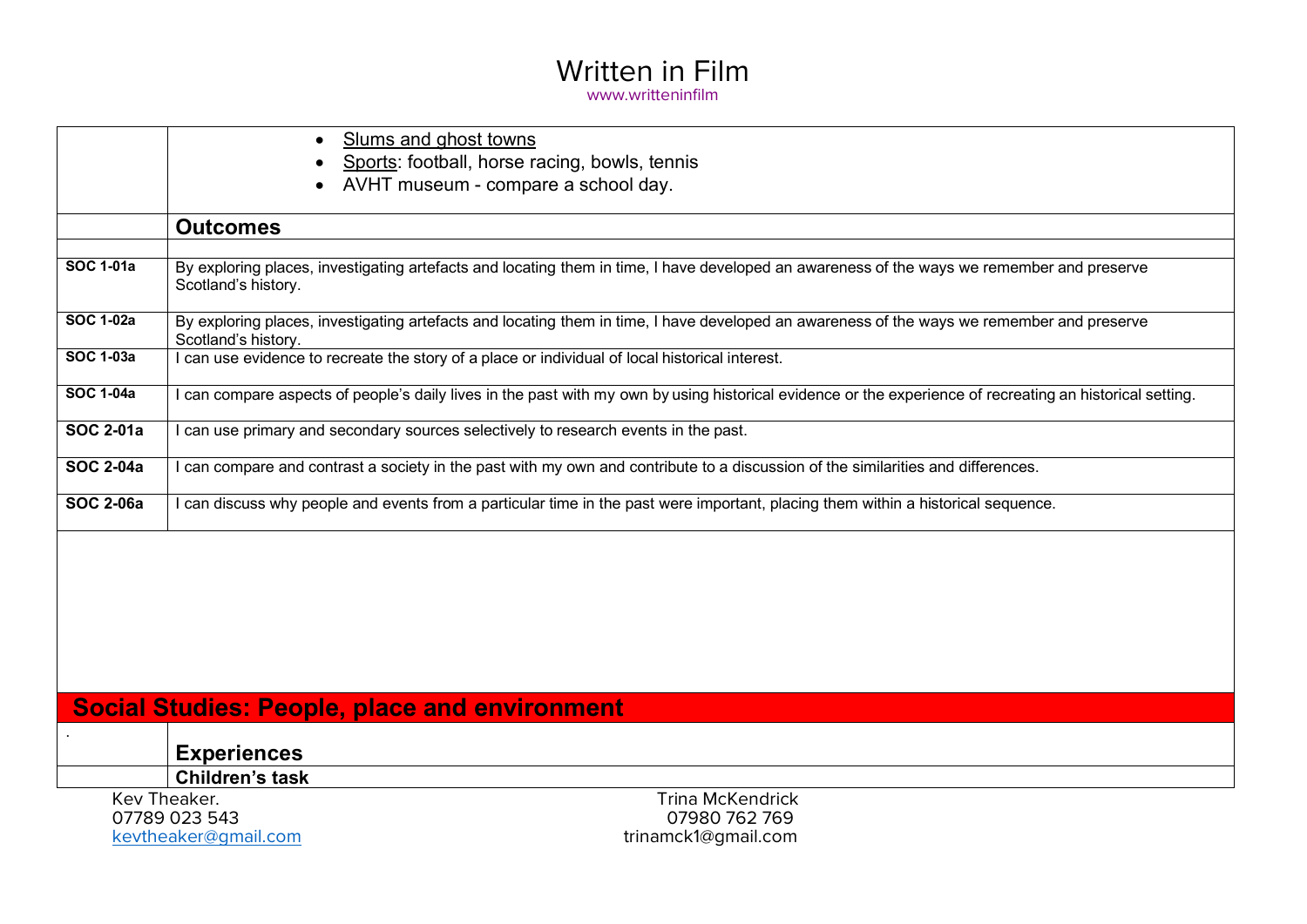| <b>Island Refuges for Nature</b>                                                 |
|----------------------------------------------------------------------------------|
| What can we see living and growing on the bings (spoil heaps)?                   |
| Why are they special and important?                                              |
| What rare plants and animals can be found there?<br>$\bullet$                    |
| What should happen to the bings?                                                 |
| <b>Magic maps</b>                                                                |
| Where can we see clues about the shale industry now?<br>$\bullet$                |
| Site visits to trail.<br>$\bullet$                                               |
| Sketch maps connecting school/community with key points of the trail             |
| Accessing material online to discover physical context of the Trail.             |
| Finding and sharing geographical locations.                                      |
| Using QR codes for location.                                                     |
| Using artist map and OS maps to plot key points of interest for children.        |
|                                                                                  |
| <b>Children's activity</b>                                                       |
| <b>Island refuges</b>                                                            |
| Sketch what happens to bare ground over time (succession)                        |
| <b>Explore Addiewell nature reserve</b><br>$\bullet$                             |
| Research how plants spread seeds to reach new areas?                             |
| Which plants arrive first, which ones arrive more slowly?                        |
| Look at your school grounds, design a wildlife friendly area based on Addiewell. |
| John Muir Award – Discover, explore, conserve, share a natural place             |
|                                                                                  |
|                                                                                  |
| <b>Magic maps</b>                                                                |
| Where can we see clues about the shale industry now?                             |
| Site visits to trail.                                                            |
| Sketch maps connecting school/community with key points of the trail             |
| Accessing material online to discover physical context of the Trail.             |
| Kev Theaker.<br><b>Trina McKendrick</b>                                          |
| רו ז ררח חסדדה<br><u>AJAQA 769 760</u>                                           |

07789 023 543 07980 762 769 kevtheaker@gmail.com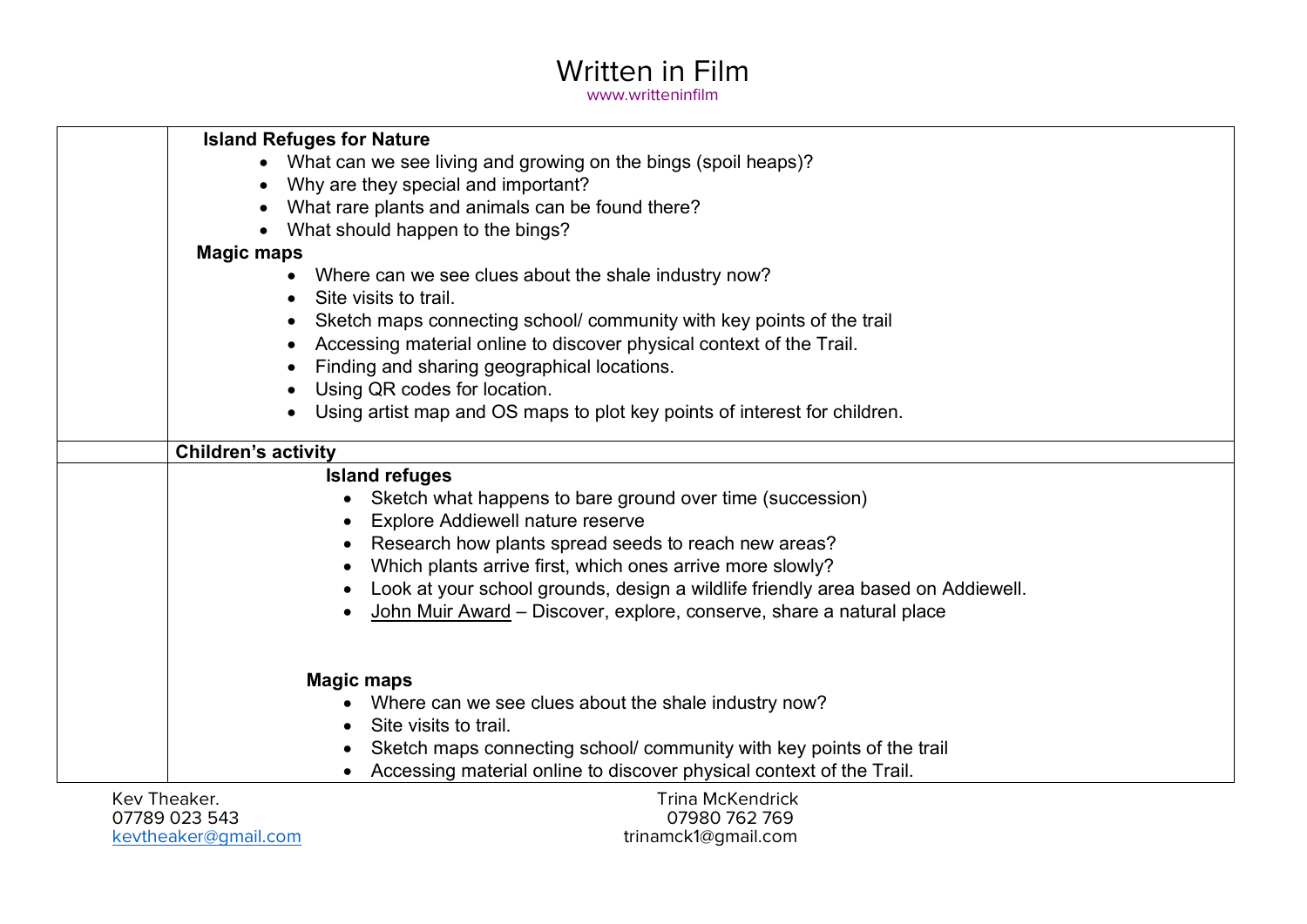|                  | Finding and sharing geographical locations.<br>$\bullet$                                                                                                                                        |
|------------------|-------------------------------------------------------------------------------------------------------------------------------------------------------------------------------------------------|
|                  | Using QR codes for location.                                                                                                                                                                    |
|                  | Using artist map and OS maps to plot key points of interest for children.                                                                                                                       |
|                  |                                                                                                                                                                                                 |
|                  | <b>Outcomes</b>                                                                                                                                                                                 |
| <b>SOC 1-13A</b> | Having explored the landscape of my local area, I can describe the various ways in which land has been used.                                                                                    |
| <b>SOC 1-13b</b> | By exploring a natural environment different from my own, I can discover how the physical features influence the variety of living things.                                                      |
| <b>SOC 2-13a</b> | can explain how the physical environment influences the ways in which people use land by comparing my local area with a contrasting area.                                                       |
| <b>SOC 2-14a</b> | To extend my mental map and sense of place, I can interpret information from different types of maps and am beginning to locate key features within<br>Scotland, UK, Europe or the wider world. |
| <b>SOC 2-07a</b> | I can describe the major characteristic features of Scotland's landscape and explain how these were formed.                                                                                     |
| <b>SOC 2-08a</b> | I can discuss the environmental impact of human activity and suggest ways in which we can live in a more environmentally-responsible way.                                                       |
| <b>SOC 2-08b</b> | I can consider the advantages and disadvantages of a proposed land use development and discuss the impact this may have on the community.                                                       |
| <b>SOC 2-09a</b> | Having explored the ways journeys can be made, I can consider the advantages and disadvantages of different forms of transport, discussing their<br>impact on the environment.                  |
| <b>SOC 2-10a</b> | Having explored my local area, I can present information on different places to live, work and relax and interesting places to visit.                                                           |
|                  | <b>SCIENCES: Materials: Earth's Materials</b>                                                                                                                                                   |
|                  | <b>Experiences</b>                                                                                                                                                                              |
|                  | <b>Children's Task</b>                                                                                                                                                                          |
|                  | <b>Swamps to Volcanoes</b>                                                                                                                                                                      |
|                  | Where can you see a bing?                                                                                                                                                                       |
|                  | Kev Theaker.<br><b>Trina McKendrick</b><br>07789 023 543<br>07980 762 769                                                                                                                       |
|                  | trinamck1@gmail.com<br>kevtheaker@qmail.com                                                                                                                                                     |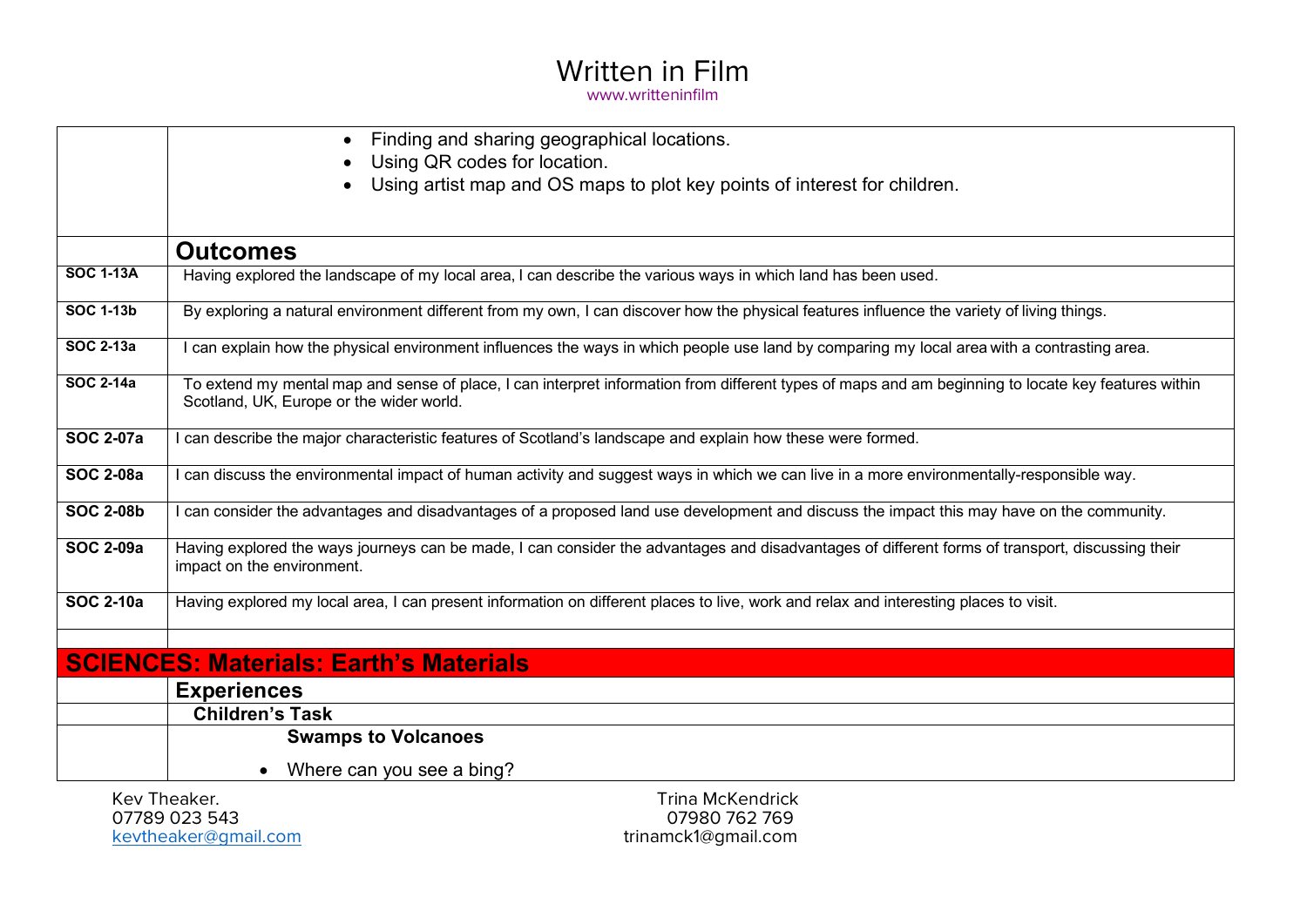|                  | How did it get there?                                                                                                                                                                                                                                                                                                                                                                                                          |
|------------------|--------------------------------------------------------------------------------------------------------------------------------------------------------------------------------------------------------------------------------------------------------------------------------------------------------------------------------------------------------------------------------------------------------------------------------|
|                  | What is shale?                                                                                                                                                                                                                                                                                                                                                                                                                 |
|                  | How was it made?                                                                                                                                                                                                                                                                                                                                                                                                               |
|                  | <b>Children's Activity</b>                                                                                                                                                                                                                                                                                                                                                                                                     |
|                  | Intro by WIF - What is the task?<br>$\bullet$<br>Investigate local bing: shale, flora, fauna, usage now, find local memories<br>Carboniferous swamp: formation of oil shale (much like coal) – vegetation, insects, animals, fossils –<br>artwork, make plaster fossils - solutions, liquids, solids experiments<br>Who is West Lothian Lizziae?<br>Why are the bings like volcanoes?<br>Dynamic Earth, Glasgow Science Centre |
|                  | <b>Outcomes</b>                                                                                                                                                                                                                                                                                                                                                                                                                |
| <b>SCN 2-15a</b> | By considering examples where energy is conserved, I can identify the energy source, how it is transferred and ways of reducing wasted energy.                                                                                                                                                                                                                                                                                 |
| <b>SCN 2-04b</b> | Through exploring non- renewable energy sources, I can describe how they are used in Scotland today and express an informed view on the<br>implications for their future use.                                                                                                                                                                                                                                                  |
| <b>SCN 2-17a</b> | Having explored the substances that make up Earth's surface, I can compare some of their characteristics and uses.                                                                                                                                                                                                                                                                                                             |
| <b>SCN 2-19a</b> | I have collaborated in activities which safely demonstrate simple chemical reactions using everyday chemicals. I can show an appreciation of a<br>chemical reaction as being a change in which different materials are made.                                                                                                                                                                                                   |
| <b>SCN 2-20a</b> | Through research and discussion I have an appreciation of the contribution that individuals are making to scientific discovery and invention and the<br>impact this has made on society.                                                                                                                                                                                                                                       |
| <b>SCN 2-20b</b> | can report and comment on current scientific news items to develop my knowledge and understanding of topical science                                                                                                                                                                                                                                                                                                           |
|                  |                                                                                                                                                                                                                                                                                                                                                                                                                                |
|                  | <b>Sciences: Planet Earth: Energy Sources and Sustainability</b>                                                                                                                                                                                                                                                                                                                                                               |
|                  |                                                                                                                                                                                                                                                                                                                                                                                                                                |
|                  | <b>Experiences</b>                                                                                                                                                                                                                                                                                                                                                                                                             |

kevtheaker@gmail.com

Kev Theaker. Trina McKendrick 07980 762 769<br>trinamck1@gmail.com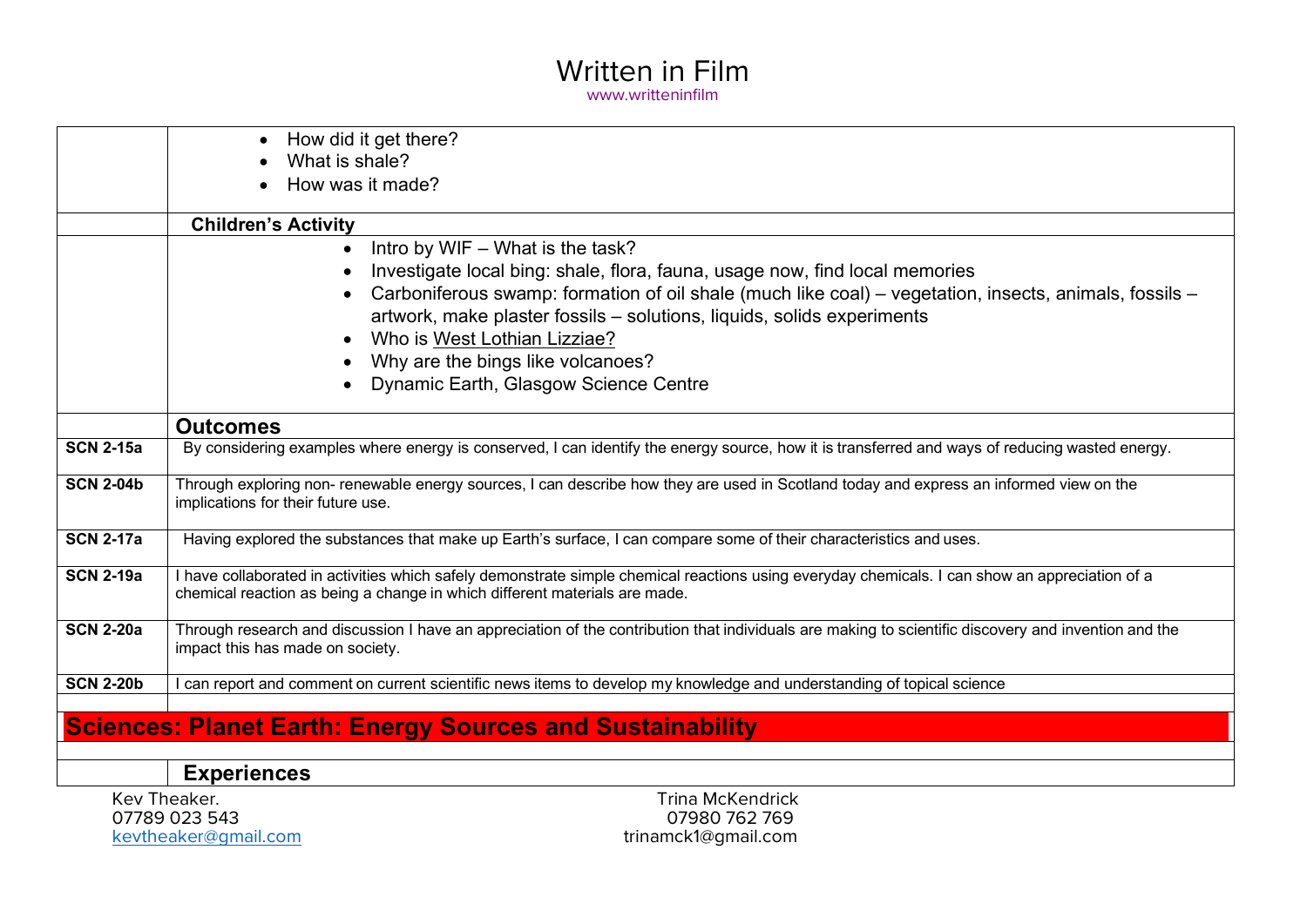|                  | <b>Children's Task</b>                                                                                                                                                                                    |
|------------------|-----------------------------------------------------------------------------------------------------------------------------------------------------------------------------------------------------------|
|                  | <b>Island Refuges for Nature</b>                                                                                                                                                                          |
|                  | What can we see living and growing on the bings (spoil heaps)?                                                                                                                                            |
|                  | Why are the bings important wildlife areas?                                                                                                                                                               |
|                  | What should happen to the bings?                                                                                                                                                                          |
|                  | <b>Children's Activity</b>                                                                                                                                                                                |
|                  | <b>Activities</b>                                                                                                                                                                                         |
|                  | Sketch what happens to bare ground over time (succession)                                                                                                                                                 |
|                  | <b>Explore Addiewell nature reserve</b><br>$\bullet$                                                                                                                                                      |
|                  | Research how plants spread seeds to reach new areas?                                                                                                                                                      |
|                  | Which plants arrive first, which ones arrive more slowly?                                                                                                                                                 |
|                  | Look at your school grounds, design a wildlife friendly area based on Addiewell.                                                                                                                          |
|                  | John Muir Award - Discover, explore, conserve, share a natural place                                                                                                                                      |
|                  |                                                                                                                                                                                                           |
|                  | <b>Outcomes</b>                                                                                                                                                                                           |
| <b>SCN 1-01a</b> | I can distinguish between living and non living things. I can sort living things into groups and explain my decisions.                                                                                    |
| <b>SCN 1-02a</b> | can explore examples of food chains and show an appreciation of how animals and plants depend on each other for food.                                                                                     |
| <b>SCN 1-03a</b> | I can help to design experiments to find out what plants need in order to grow and develop. I can observe and record my findings and from what I have<br>learned I can grow healthy plants in school.     |
| <b>SCN 1-04a</b> | I am aware of different types of energy around me and can show their importance to everyday life and my survival.                                                                                         |
| <b>SCN 2-01a</b> | I can identify and classify examples of living things, past and present, to help me appreciate their diversity. I can relate physical and behavioural<br>characteristics to their survival or extinction. |
| <b>SCN 2-02a</b> | I can use my knowledge of the interactions and energy flow between plants and animals in ecosystems, food chains and webs. I have contributed to<br>the design or conservation of a wildlife area.        |
| <b>SCN 2-02b</b> | Through carrying out practical activities and investigations, I can show how plants have benefited society.                                                                                               |
| <b>SCN 2-04a</b> | By considering examples where energy is conserved, I can identify the energy source, how it is transferred and ways of reducing wasted energy.                                                            |
|                  | <b>Trina McKendrick</b><br>Kev Theaker.                                                                                                                                                                   |
|                  | 07789 023 543<br>07980 762 769                                                                                                                                                                            |
|                  | trinamck1@gmail.com<br>kevtheaker@qmail.com                                                                                                                                                               |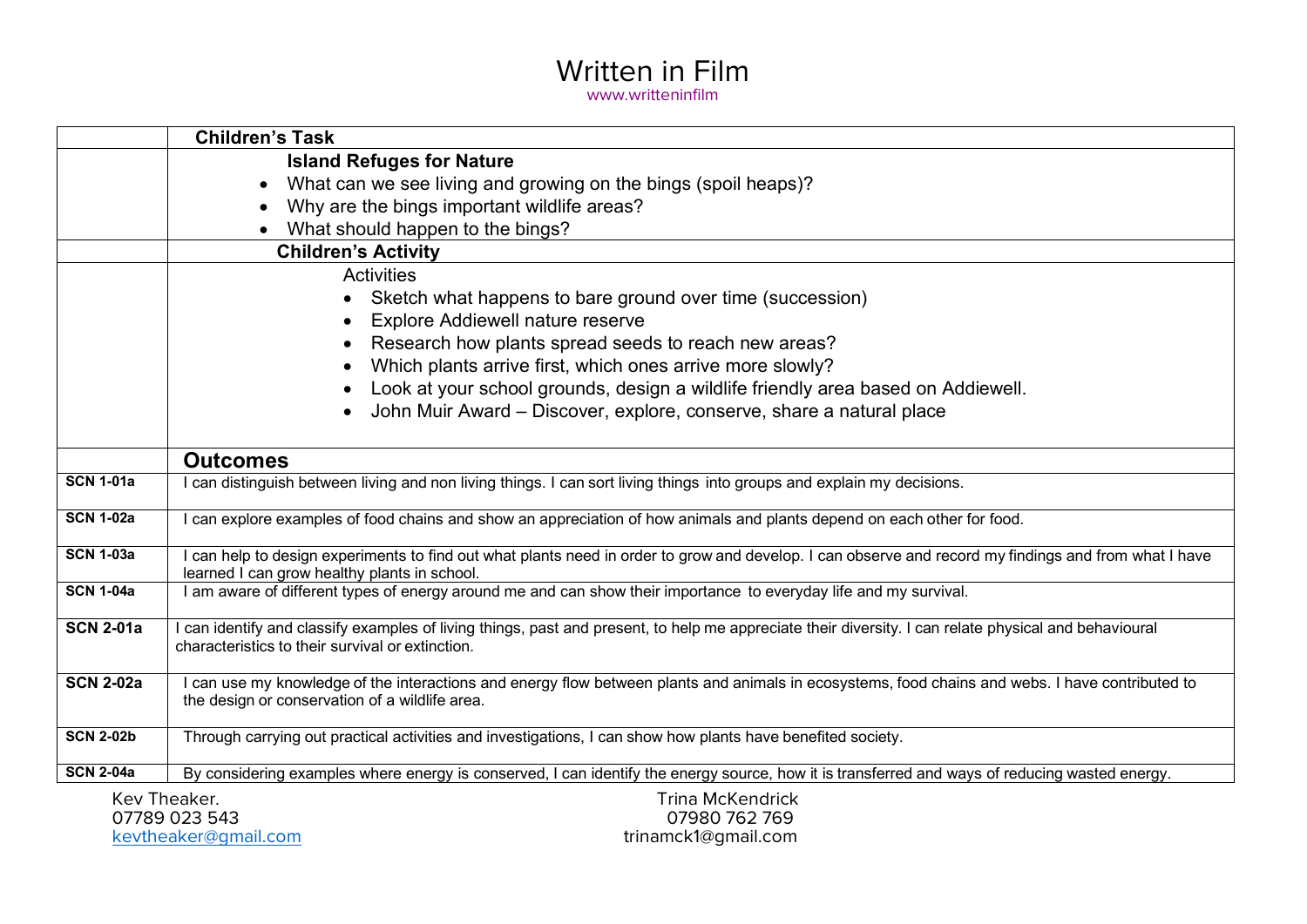| <b>SCN 2-04b</b>     | Through exploring non- renewable energy sources, I can describe how they are used in Scotland today and express an informed view on the<br>implications for their future use. |
|----------------------|-------------------------------------------------------------------------------------------------------------------------------------------------------------------------------|
| <b>TCH 2-06a</b>     | I can analyse how lifestyles can impact on the environment and Earth's resources and can make suggestions about how to live in a more sustainable<br>way.                     |
| <b>TCH 2-</b><br>07a | I can make suggestions as to how individuals and organisations may use technologies to support sustainability and reduce the impact on our<br>environment.                    |
|                      |                                                                                                                                                                               |
|                      | <b>Technologies: Digital Literacies</b>                                                                                                                                       |
|                      |                                                                                                                                                                               |
|                      | <b>EXPERIENCES</b>                                                                                                                                                            |
|                      | <b>Childrens task</b>                                                                                                                                                         |
|                      | <b>Spreading the Shale</b>                                                                                                                                                    |
|                      | How can we present our research online?                                                                                                                                       |
|                      | How do we link with the other schools and the rest of the "adult" site?                                                                                                       |
|                      | How can it be shared effectively?                                                                                                                                             |
|                      | How can it be developed in the future?                                                                                                                                        |
|                      | <b>Children's Activity</b>                                                                                                                                                    |
|                      | Workshop (WIF) to discuss construction of site, style, fonts colour – possibly all schools together?<br>$\bullet$                                                             |
|                      | Workshop (WIF) for the first viewing of the site with feedback from children prior to the final launch.                                                                       |
|                      | Searching archive material and compiling facsimile web pages using familiar graphics/ word                                                                                    |
|                      | processing apps.                                                                                                                                                              |
|                      | Planning layout of web pages                                                                                                                                                  |
|                      |                                                                                                                                                                               |
|                      | Understanding and using QR codes and testing these on site visit.                                                                                                             |
|                      | Testing pages with family and community before site goes live.                                                                                                                |
|                      | Kev Theaker.<br><b>Trina McKendrick</b>                                                                                                                                       |

07789 023 543 07980 762 769 kevtheaker@gmail.com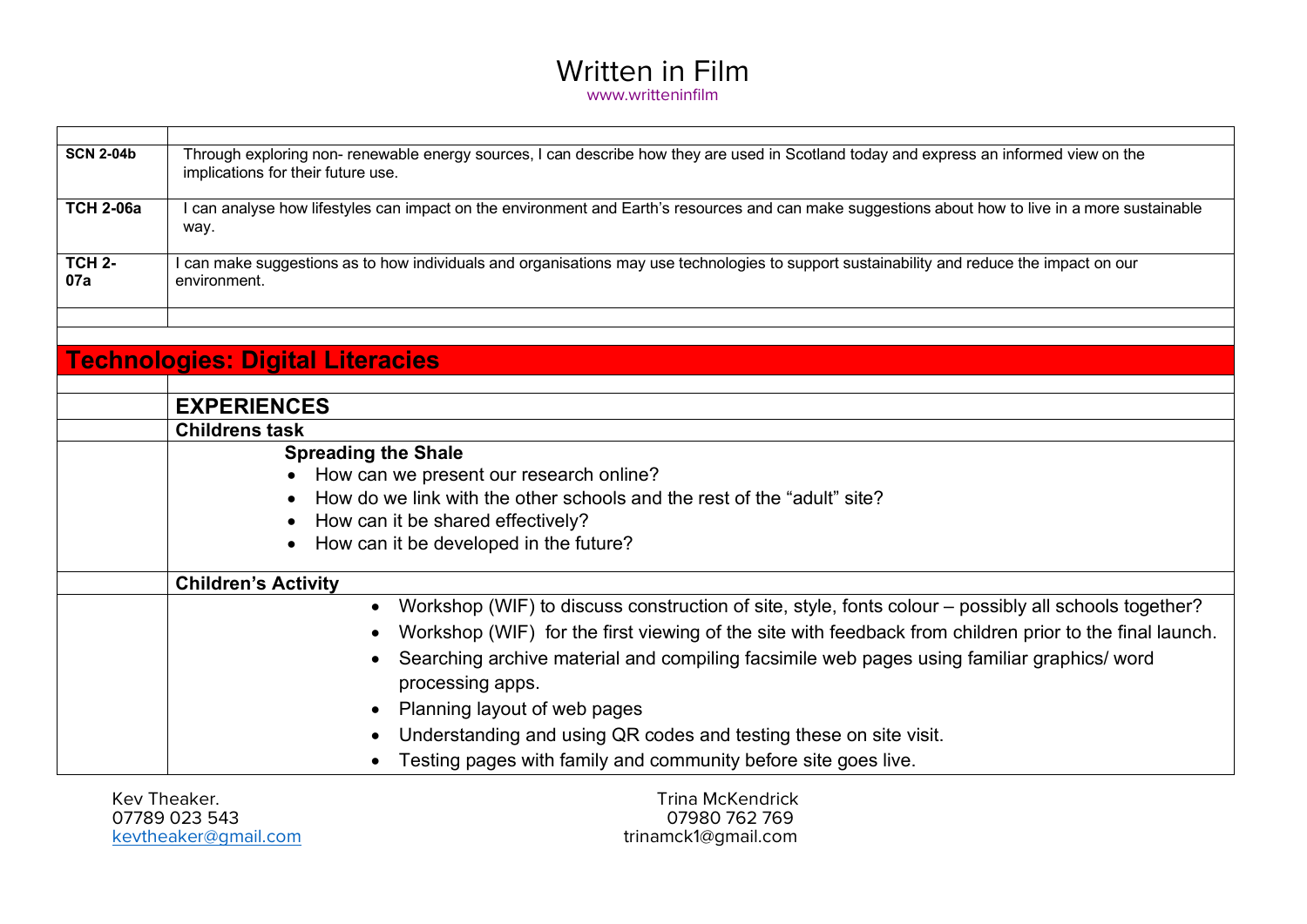|                  | <b>OUTCOMES</b>                                                                                                                                                                           |
|------------------|-------------------------------------------------------------------------------------------------------------------------------------------------------------------------------------------|
| <b>TCH 1-01a</b> | can explore and experiment with digital technologies and can use what I learn to support and enhance my learning in different contexts.                                                   |
| <b>TCH 1-02a</b> | Using digital technologies responsibly I can access, retrieve and use information to support, enrich or extend learning in different contexts.                                            |
| <b>TCH 1-03a</b> | can extend my knowledge of how to use digital technology to communicate with others and I am aware of ways to keep safe and secure.                                                       |
| <b>TCH 1-11a</b> | can explore and experiment with sketching, manually or digitally, to represent ideas in different learning contexts.                                                                      |
| <b>TCH 2-01a</b> | can extend and enhance my knowledge of digital technologies to collect, analyse ideas, relevant information and organise these in an appropriate<br>way.                                  |
| <b>TCH 2-02a</b> | can use digital technologies to search, access and retrieve information and am aware that not all of this information will be credible.                                                   |
| <b>TCH 2-11a</b> | can use a range of graphic techniques, manually and digitally, to communicate ideas, concepts or products, experimenting with the use of shape,<br>colour and texture to enhance my work. |
| <b>TCH 2-15a</b> | can create, develop and evaluate computing solutions in response to a design challenge.                                                                                                   |
|                  | <b>Technologies: Craft, Design, Engineering and Graphics</b>                                                                                                                              |
|                  | <b>EXPERIENCES</b>                                                                                                                                                                        |
|                  | <b>Children's task</b>                                                                                                                                                                    |
|                  | Liquid gold                                                                                                                                                                               |
|                  | What is oil?<br>Why is it so valuable?                                                                                                                                                    |

- What has it got to do with shale?
- How do you make oil from a lump of rock?
- What can you use it for? (paraffin, candles, engine oil, lamp oil, soap]

07789 023 543 07980 762 769

Kev Theaker.<br>1992 - Trina McKendrick (1993)<br>1992 - Trina McKendrick (1998) trinamck1@gmail.com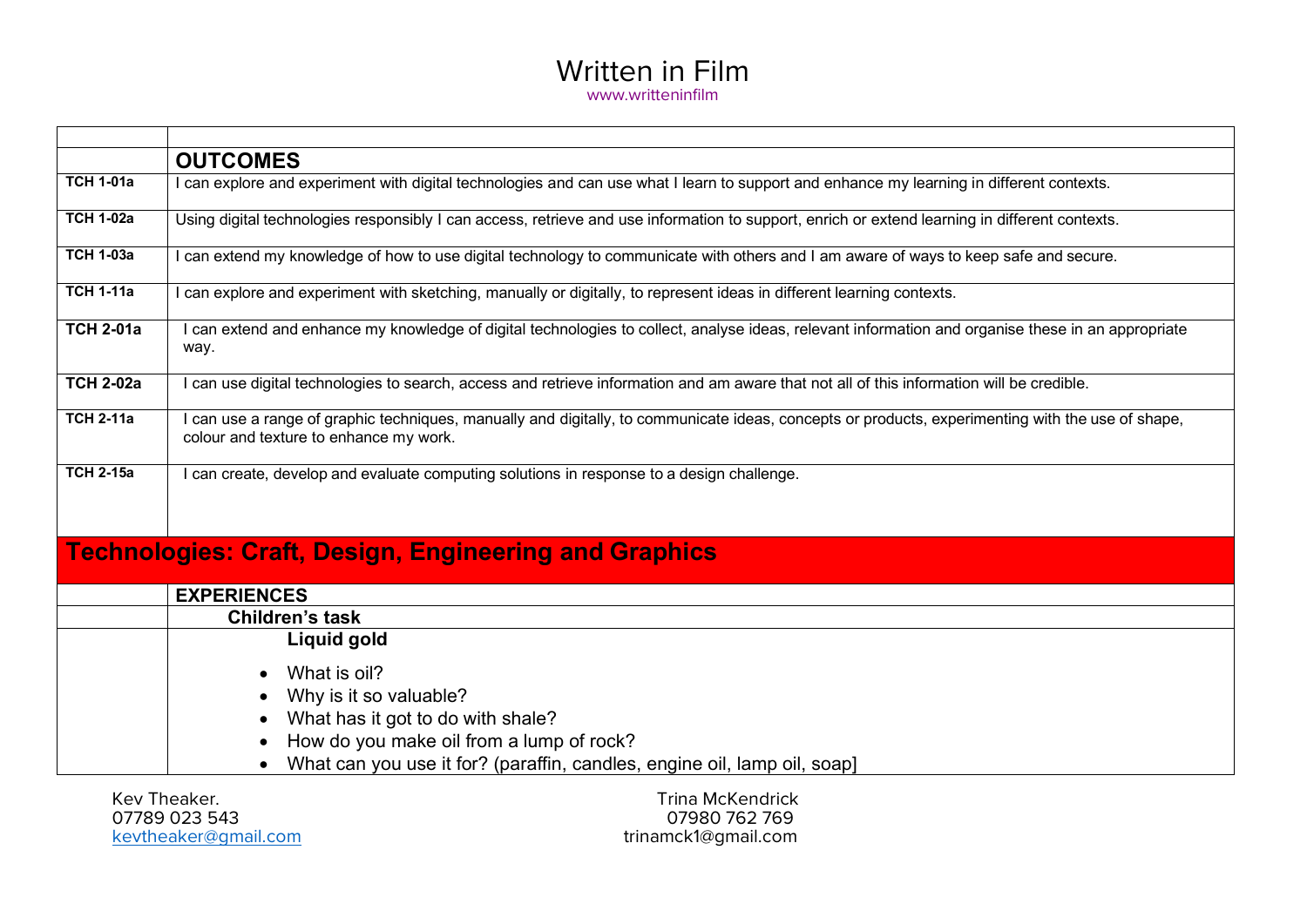|                      | What is a paraffin lamp?                                                                                                          |
|----------------------|-----------------------------------------------------------------------------------------------------------------------------------|
|                      | Is oil good for the planet?                                                                                                       |
|                      |                                                                                                                                   |
|                      | <b>Children's Activity</b>                                                                                                        |
|                      | Find an oil lamp and a paraffin heater - record                                                                                   |
|                      | Make an oil lamp                                                                                                                  |
|                      | Try carving some oil shale                                                                                                        |
|                      | Find out where your nearest candle making factory was/ find info and images                                                       |
|                      | Do the same for an oil refinery                                                                                                   |
|                      | Find out about Paraffin Young                                                                                                     |
|                      | Find out about fracking                                                                                                           |
|                      | <b>OUTCOMES</b>                                                                                                                   |
| <b>TCH 1-9a</b>      | can design and construct models and explain my solutions.                                                                         |
| <b>TCH 1-</b><br>10a | can recognise a variety of materials and suggest an appropriate material for a specific use.                                      |
| <b>TCH 1-</b><br>11a | can explore and experiment with sketching, manually or digitally, to represent ideas in different learning contexts.              |
| <b>TCH 2-</b><br>10a | can recognise basic properties and uses for a variety of materials and can discuss which ones are most suitable for a given task. |
| <b>TCH 2-</b><br>11a | can explore and experiment with sketching, manually or digitally, to represent ideas in different learning contexts.              |
| <b>TCH 2-</b><br>12a | can extend my knowledge and understanding of engineering disciplines to create solution.                                          |
|                      | <b>EXPRESSIVE ARTS: Art and Design</b>                                                                                            |
|                      | <b>Experiences</b>                                                                                                                |
|                      | <b>Children's task</b>                                                                                                            |
|                      | How can you tell the world about the Shale Trail?                                                                                 |
|                      | What media can you use?<br>$\bullet$                                                                                              |
|                      | Kev Theaker.<br><b>Trina McKendrick</b>                                                                                           |
|                      | 07789 023 543<br>07980 762 769                                                                                                    |
|                      | trinamck1@gmail.com<br>kevtheaker@qmail.com                                                                                       |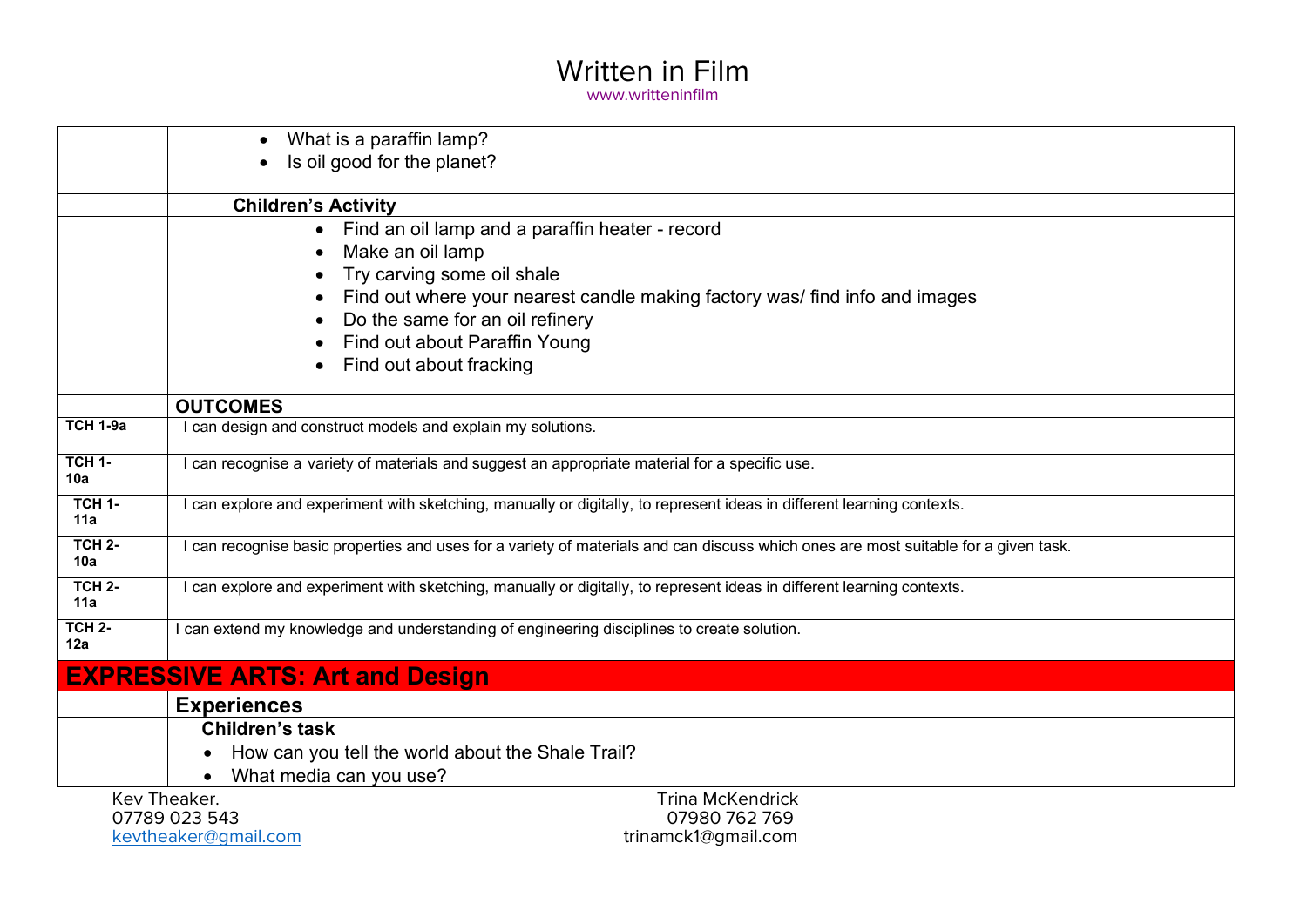|                      | How can it be shared?<br>$\bullet$                                                                                                                                         |
|----------------------|----------------------------------------------------------------------------------------------------------------------------------------------------------------------------|
|                      | How can you publicise it?<br>$\bullet$                                                                                                                                     |
|                      | <b>Children's Activity</b>                                                                                                                                                 |
|                      | All web pages: Choosing images, audio, text and video and combining it and presenting to engage friends, family and<br>$\bullet$                                           |
|                      | the wider public in the trail.                                                                                                                                             |
|                      | Live website launch event with posters, party<br>$\bullet$                                                                                                                 |
| <b>EXA 1-</b><br>02a | I have the opportunity to choose and explore an extended range of media and technologies to create images and objects, comparing and combining<br>them for specific tasks. |
| <b>EXA 1-</b><br>03a | can create and present work using the visual elements of line, shape, form, colour, tone, pattern and texture.                                                             |
| <b>EXA 1-</b><br>04a | can create a range of visual information through observing and recording from my experiences across the curriculum.                                                        |
| <b>EXA 2-</b><br>02a | I have the opportunity to choose and explore an extended range of media and technologies to create images and objects, comparing and combining<br>them for specific tasks. |
| <b>EX2-03A</b>       | can create and present work that shows developing skill in using the visual elements and concepts.                                                                         |
| <b>EXA 2-</b><br>04a | Through observing and recording from my experiences across the curriculum, I can create images and objects which show my awareness and<br>recognition of detail.           |
|                      | <b>EXPRESSIVE ARTS: Drama and Music</b>                                                                                                                                    |
|                      | <b>Experiences</b>                                                                                                                                                         |
|                      | <b>Children's task</b>                                                                                                                                                     |
|                      | How can bring Shale Trail people alive?<br>$\bullet$                                                                                                                       |
|                      | What media can you use?<br>$\bullet$                                                                                                                                       |
|                      | How can it be shared?                                                                                                                                                      |
|                      | <b>Children's Activity</b>                                                                                                                                                 |

Kev Theaker. Trina McKendrick kevtheaker@gmail.com

07980 762 769<br>trinamck1@gmail.com